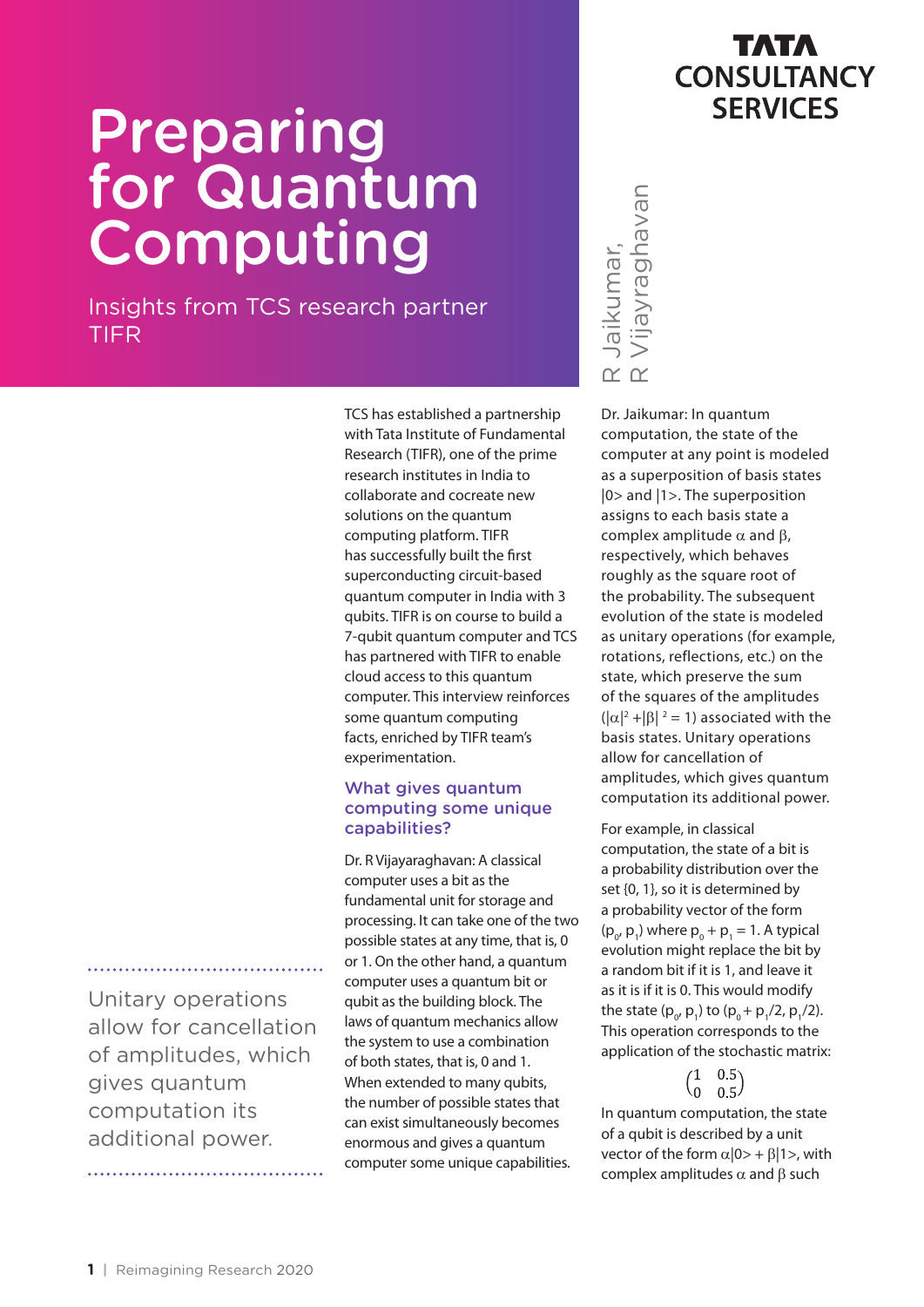

**Figure 1 :** *Illustration of Erwin Schrödinger's cat explaining a state known as quantum superposition.*

that  $|\alpha|^2 + |\beta|^2 = 1$ . For example, a unitary operation can change this to  $((\alpha+\beta)/\sqrt{2}, (\alpha-\beta)/\sqrt{2})$ , which corresponds to the unitary matrix:

 $1/\sqrt{2}(\begin{matrix} 1 & 1 \\ 1 & -1 \end{matrix})$ This matrix corresponds to the single-qubit Hadamard gate.

#### Can quantum computing (QC) perform search functions more efficiently?

Dr. J: If we are given access to a table with "n" entries and are required to locate where a particular item "x" is, a quantum algorithm namely Grover's algorithm would (with high probability) locate the element in about sqrt{n} steps. Whereas, it can be shown that every classical algorithm would need around "n" queries for this problem.

One must, however, be cautious in interpreting this claim. For Grover's quantum algorithm to work, we must have the ability to probe the table with qubits in superposition. We cannot just build the quantum algorithm over the current implementations of Relational

Database Management System (RDBMS). The quantum algorithm promises a reduction in the number of queries made to the database. Between two queries, there is some quantum processing that is done in the algorithm. In an ideal quantum computer, this will account for algorithmic overhead.

If the RDBMS allows quantum access, then in principle, one can locate an element in a table of 4 elements using just one query, assuming each entry appears only once. The exact number of queries needed for table with "n" elements is complicated, but it grows as (pi/4) sqrt{n}. So for a table of 100 entries, one would need about 8 quantum queries.

#### How can teams build and operate their own quantum computers? What are the difficulties?

Dr. V: There are several competing quantum hardware platforms, leveraging trapped ions, superconducting circuits, or others. Each has its own

Understanding of linear algebra and some basic probability is usually sufficient to work in the area of quantum algorithms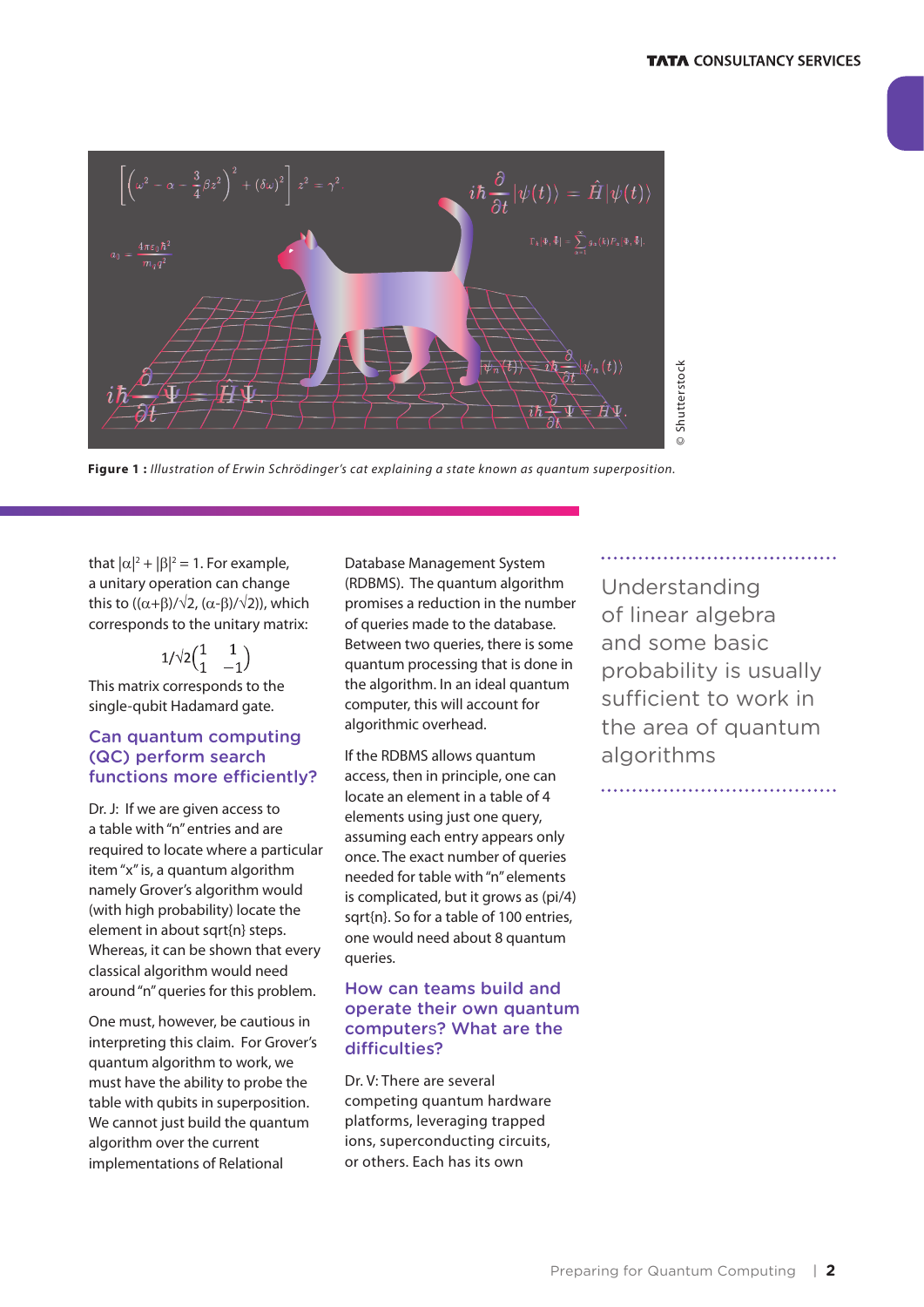challenges. However, the most important challenge is to build sufficient number of coherent qubits with high fidelity, that is qubits, and quantum gates with low error rates, implement error correction, and build a computer with enough qubits to have access to a large enough computational space (as "n"-qubit Hilbert space). The problem is that quantum systems are fragile and very difficult to control, manipulate, and measure.

#### Is there a simple way to understand some basic concepts of quantum computing, such as superposition and entanglement, without resorting to mathematics?

Dr. J: It is possible to compare superposition and entanglement with classical notions of random variables and dependence, respectively. Such qualitative understanding however has its limitations. Some use of basic linear algebra is unavoidable to properly appreciate the significance of superposition and entanglement.

#### What difference will a software engineer experience when writing programs for a quantum computer?

Dr. J: Quantum computation has not developed sufficiently where one can write a program in a high-level language. It is difficult to predict the precise form quantum computers will take.

For a general programmer, access to quantum computers might well be provided in the form of libraries. When a call is made to a subroutine responsible for some specialized task, perhaps the task will be

delegated to the quantum hardware to accomplish, and the results will be conveyed to the classical program. If quantum computers do develop, most software engineers will use quantum computing through such an interface, without having to deal with quantum nittygritties.

#### Is the knowledge of quantum mechanics essential to design algorithms for the quantum computer?

Dr. V: Yes, a basic knowledge of quantum mechanics is needed but the necessary rules are easy and straightforward to grasp. The tricky part is to figure out how to exploit these new rules to solve a particular problem.

Dr. J: The basic algorithms in quantum computing, as they are approached by theoretical computer scientists, are based on a small number of principles. Understanding of linear algebra and some basic probability is usually sufficient to work in the area of quantum algorithms. Knowing quantum mechanics helps in many ways. Many of the computations involved in quantum algorithms can be seen as discrete manifestations of physical phenomena: for example, the two-slit experiment and the Deutsch–Jozsa algorithm. Furthermore, understanding advanced ideas, such as quantum random walks, shed light on what might be possible using quantum algorithms. Conversely, narrowing the study to the discrete setting often allows one to understand quantum phenomena in a simple way, that otherwise appear rather inaccessible to an average computer scientist.

Quantum computation has not developed sufficiently where one can write a program in a highlevel language.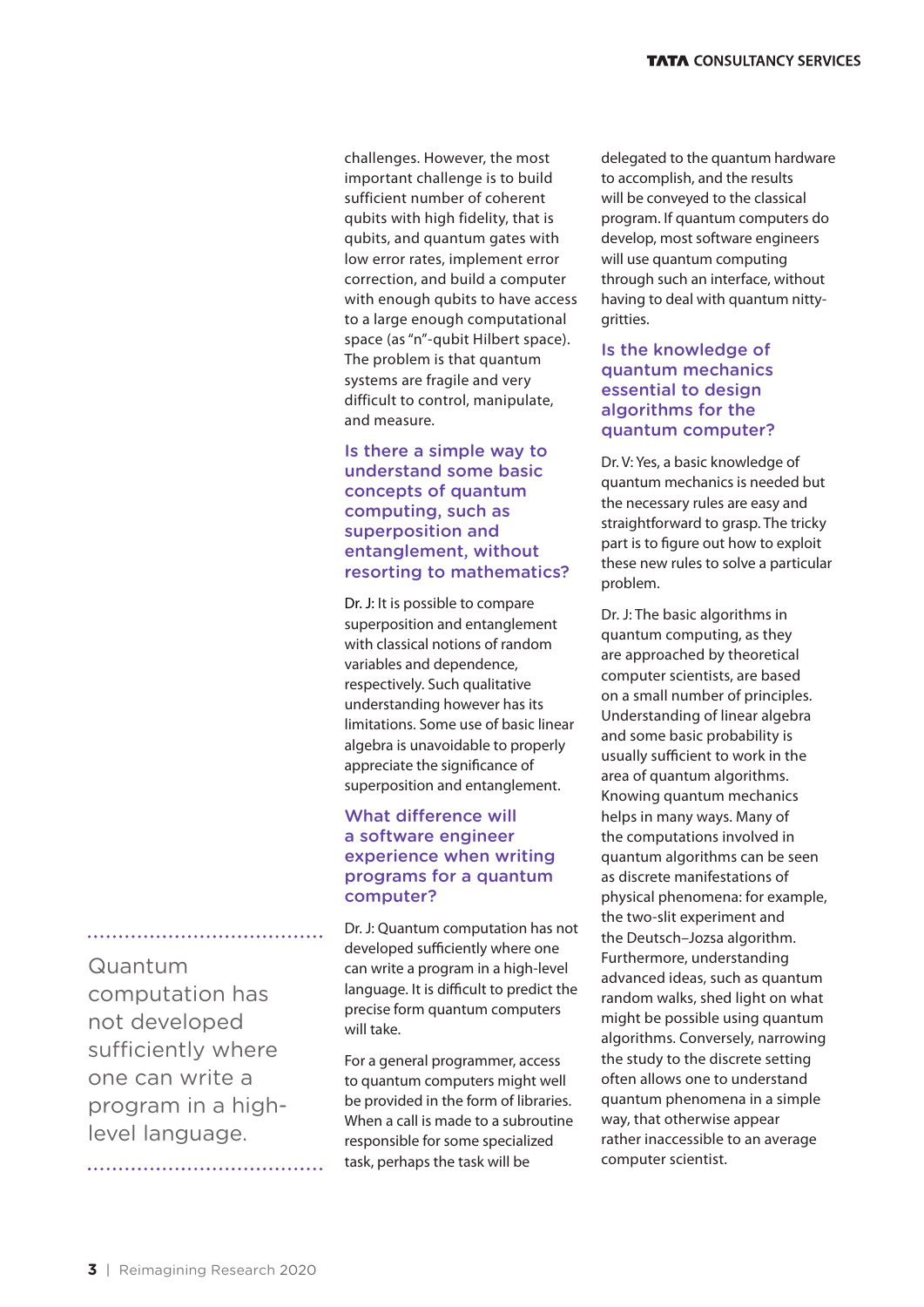

#### Can we write a program in C or Python and expect it to run on a quantum computer, assuming there is a reliable one with 10000 qubits?

Dr. J: A quantum computer when deployed in a regular computer is likely to serve only as an accelerator for some specialized tasks (just as a GPU). 10000 qubits might well be able to speed up some tasks by a large factor, but one must account for the additional time taken in interfacing with quantum hardware, etc.

Dr. V: The exact programming language doesn't matter in the sense that the high-level language could be anything. However, the software environment would need to have some compiler which would take the code and convert it into instructions that can be executed on a quantum processor. If C or Python developers don't include the relevant functions in their software platforms, then one cannot write a program for a quantum computer. If the

question is whether a regular classical program written in C/ Python would run on a quantum computer, the answer is no; only quantum algorithms should run on a quantum computer*.*

#### Are there any limits on the length of a quantum program? How long can a quantum program run today? Do I have to run a program many times or will a one-time run suffice?

Dr. V: In principle, there is no limit to the length of a quantum program. However, today's quantum computers do not use error correction and hence are prone to errors. The longer the program, the higher the chances of an error. Qubits with superconducting processors have coherence times of about 100 microseconds. Any algorithm which takes significantly longer than that time will be prone to errors. Running a program once or many times will depend on the nature of the algorithm.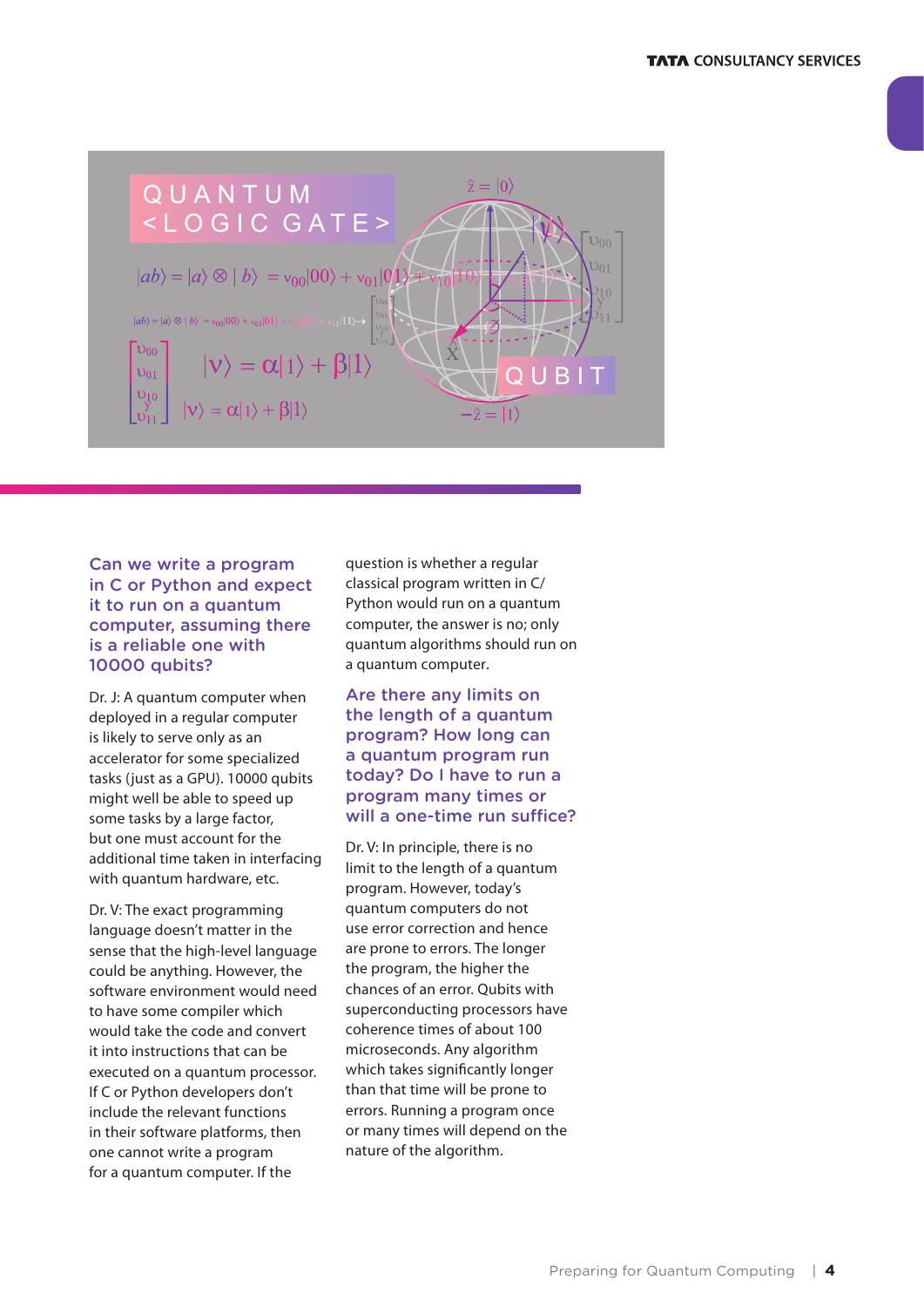Many cryptographic algorithms based on number theoretic functions often have an underlying periodic structure. By learning this periodic structure, one can mount and attack such cryptographic protocols. QFT can unravel this periodic structure rather efficiently.

.....................................

#### What would one not be likely to use a quantum computer for?

Dr. V: Well not for most of the things! Not every problem can be solved faster using a quantum computer. For example, I can't imagine needing a quantum computer for sending e-mails or word processing.

#### In what ways does quantum computing influence cryptography?

Dr. J: Cryptography, especially the kind based on public keys, often relies on assumptions that certain mapping that can be computed efficiently cannot be inverted. It might appear that since quantum algorithms are capable of inverting more efficiently than classical algorithms, such assumptions are violated if the adversary is in possession of a quantum computer. This is true only to a small extent and is misleading. General-purpose inversion algorithms (for example, Grover's algorithm) provide only minor improvements over classical algorithms, and do not pose a threat to cryptography.

The real threat emanates from the remarkable tool of Quantum Fourier Transform (QFT). Many cryptographic algorithms based on number theoretic functions

often have an underlying periodic structure. By learning this periodic structure, one can mount and attack such cryptographic protocols. QFT can unravel this periodic structure rather efficiently. So, if a quantum algorithm for factoring numbers is implemented, we will no longer be able to use the Rivest–Shamir–Adleman (RSA) algorithm.

Anticipating such threats, several new proposals exist for basing cryptography on functions and tasks that are expected to be hard even for quantum algorithms.

#### Why is it that quantum chemistry is touted to be the application most likely to be speeded up by early quantum computers?

Dr. V: One of the earliest applications envisaged for quantum computers was to solve problems in quantum mechanics which are very inefficient to solve on regular computers. Quantum chemistry involves solving the Schrodinger equation to understand the properties of molecules. Scientists have figured out various ways to map problems in quantum chemistry to quantum computers. We are still far away from solving quantum chemistry problems of practical relevance, but the progress is promising.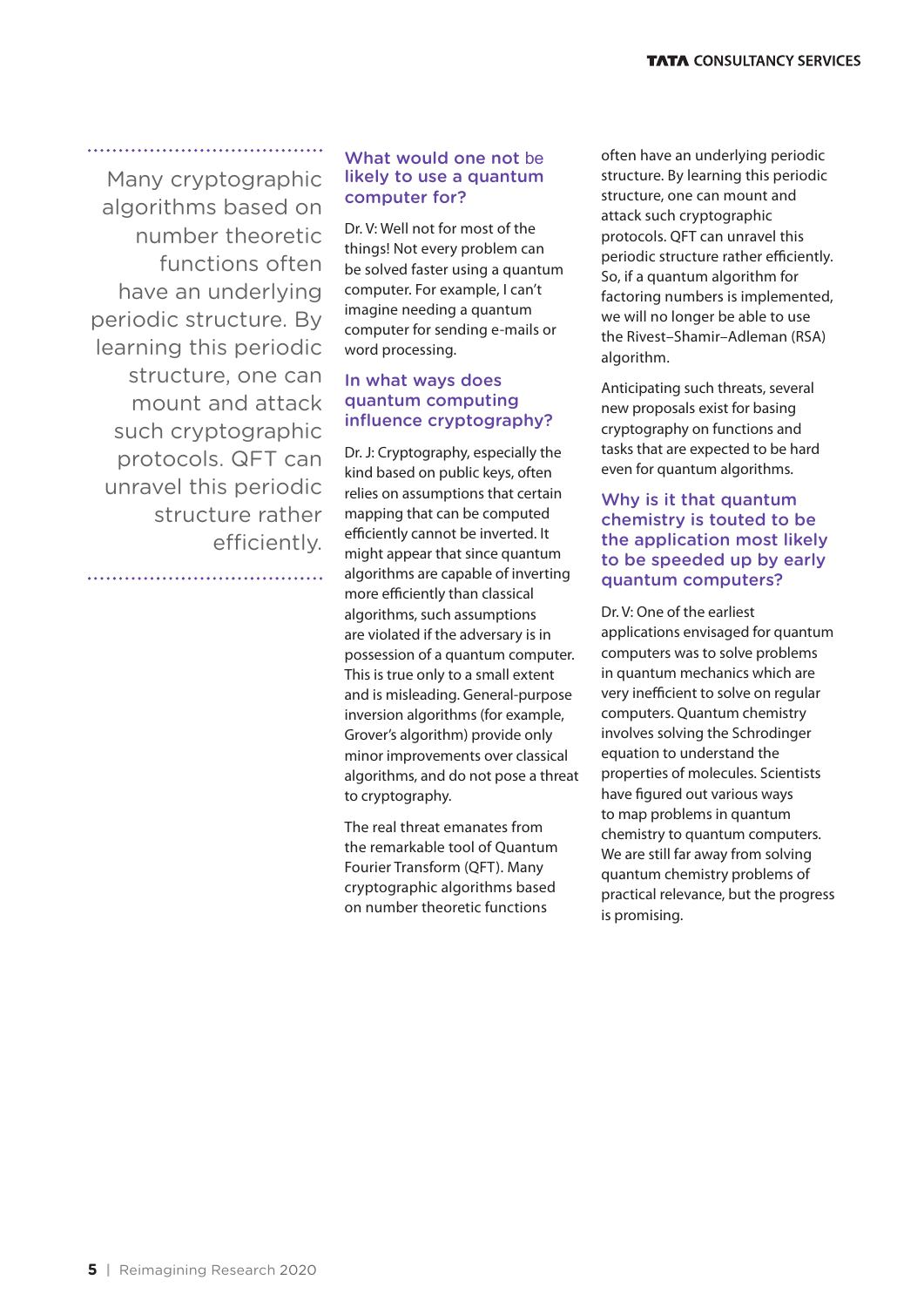#### **Quantum**  *– Here and Now*

While hardware development has been impeded by the challenges of qubit coherence and errors, there is much that can be done today.

**Algorithms:** Several new quantum algorithms have been discovered. These algorithms have been validated, thanks to the availability of quantum simulators (on classical computers) which can simulate systems as large as 49 qubits.

Today, there is a need to study and evaluate the current quantum algorithms and conceive an architecture on which the available QC platforms will fit in to solve existing or near future applications. It is then necessary to estimate the number of qubits and the error rates required to solve the problems of industry scale with quantum supremacy. This could help project the likely year when quantum computing could be a business value proposition.

**Quantum on the cloud:** Given the costs of owning and maintaining a quantum computer, it is very likely that most enterprises will prefer to use a quantum computer on the cloud. Enterprises could just start using cloud services to create value for themselves and their customers.

But how can we validate the results returned by the quantum computer on the cloud? These computations will be difficult to compute with classical servers. There have been some recent breakthroughs in this regard. One solution involves computing something similar to a hash which can be computed only by a quantum computer. The correctness of the hash can be verified easily by a classical computing platform.

While a reliable and practical quantum hardware will take many years to come, many alternative solutions are coming up. Examples: mem-compute [1], hardware-based spiking neural networks <sup>[2]</sup>, coherent Ising machines<sup>[3]</sup>, and digital annealers <sup>[4]</sup>, especially when one looks at applications like optimization and its closely related fields like machine learning. More such technologies are expected to evolve soon.

As we write this, we know that not all quantum computing applications will be able to run efficiently from day one. Nevertheless, there is a tremendous opportunity for IP creation and thereafter exploitation in the search of newer quantum algorithms and use cases. However, this will require heavy investment and therefore needs careful evaluation.



[1] [https://www.memcpu.com/](https://www.memcpu.com)

- [2] [https://en.wikipedia.org/wiki/Spiking\\_neural\\_network](https://en.wikipedia.org/wiki/Spiking_neural_network)
- [3]<https://www.nature.com/articles/s41534-017-0048-9>

[4] [https://spectrum.ieee.org/tech-talk/computing/hardware/fujitsus-cmos-digital-annealer-produces](https://spectrum.ieee.org/tech-talk/computing/hardware/fujitsus-cmos-digital-annealer-produces-quantum-computer-speeds)[quantum-computer-speeds](https://spectrum.ieee.org/tech-talk/computing/hardware/fujitsus-cmos-digital-annealer-produces-quantum-computer-speeds)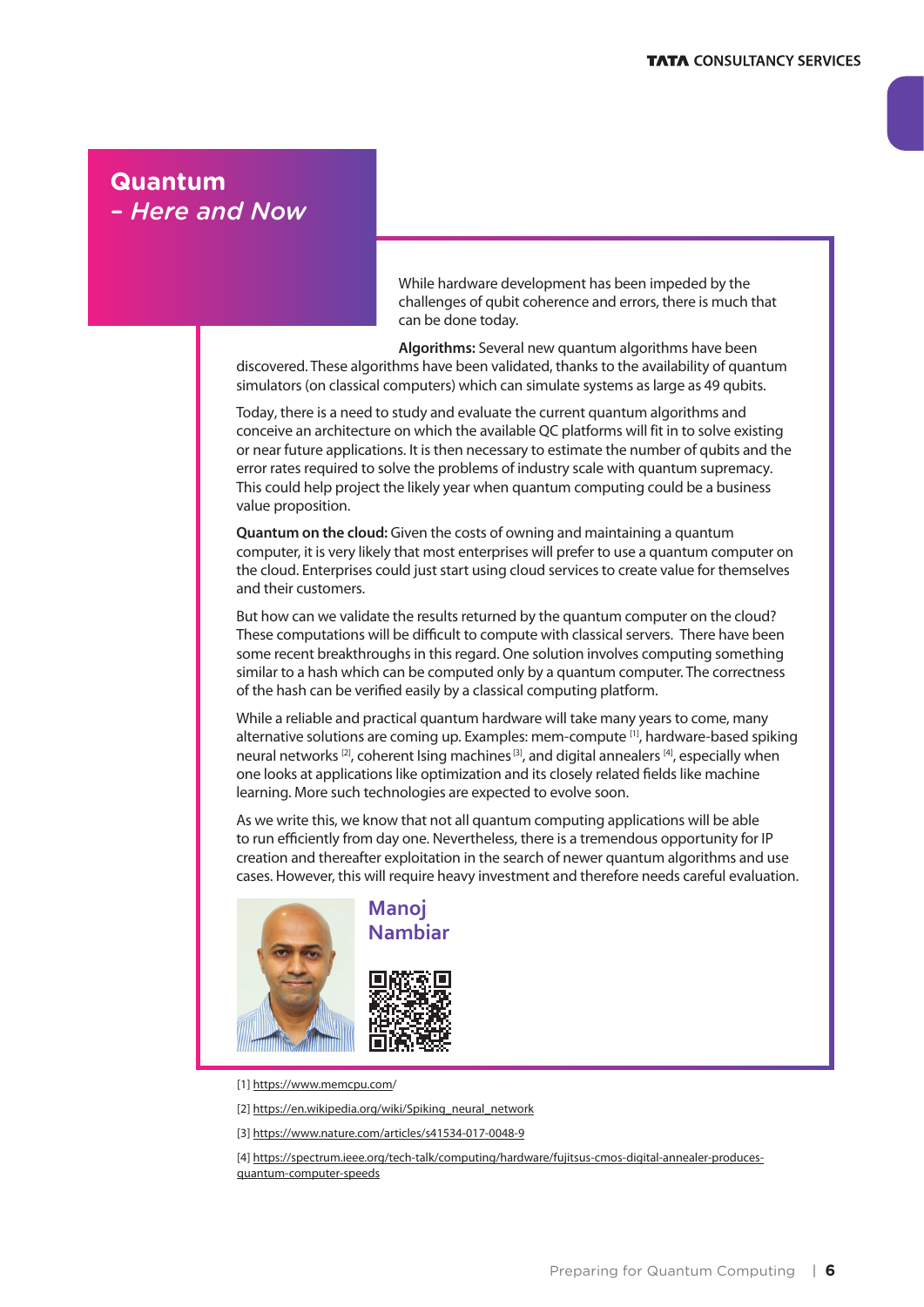



#### **Jaikumar Radhakrishnan**

Jaikumar Radhakrishnan is a Senior Professor with the School of Technology and Computer Science, Tata Institute of Fundamental Research, Mumbai. He obtained his B.Tech. (Computer Science and Engineering) from IIT Kharagpur in 1985, and his Ph.D. (Computer Science) from Rutgers University in 1991.

His research interests include randomness and computation, combinatorial and algebraic methods in complexity theory, information theory and quantum computing.



### **Rajamani Vijayraghavan**



Rajamani Vijayaraghavan is an Associate Professor in the Dept of Condensed Matter Physics and Materials Science at TIFR, Mumbai, since December 2012. He received his Ph.D. in Applied Physics from Yale University and carried out postdoctoral research at the University of California, Berkeley. His research group at TIFR called The Quantum Measurement and Control Laboratory (QuMaC) investigates quantum phenomena in superconducting circuits. Some key highlights of the group's work include the development of a broadband ultralow noise amplifier for quantum measurements and a novel multi-qubit processor design for applications in quantum computing.

## **Glossary**

**Coherence** — The merit of a particular quantum computer is determined not only by its qubit counts but also by the "coherence" of these qubits, which means how long these qubits stay in their superposition states to process information, before being decohered by external (quantum) noise. The decoherence time is usually very small, in orders of microseconds (quantum dots) to milliseconds (in electron spin qubits).

**Entanglement** — Entanglement is a quantum mechanical phenomenon in which the quantum states of two or more objects have to be described with reference to each other, even though the individual objects may be spatially separated

**Hilbert space** — Hilbert space is an abstract vector space possessing the structure of an inner product that allows length and angle to be measured

**QFT** — Quantum Fourier Transform (QFT) is the mathematical and conceptual framework for contemporary elementary particle physics

**RSA algorithm** — RSA (Rivest–Shamir– Adleman) is an algorithm used by modern computers to encrypt and decrypt messages

**Superposition** — Superposition is the ability of a quantum system to be in multiple states at the same time until it is measured